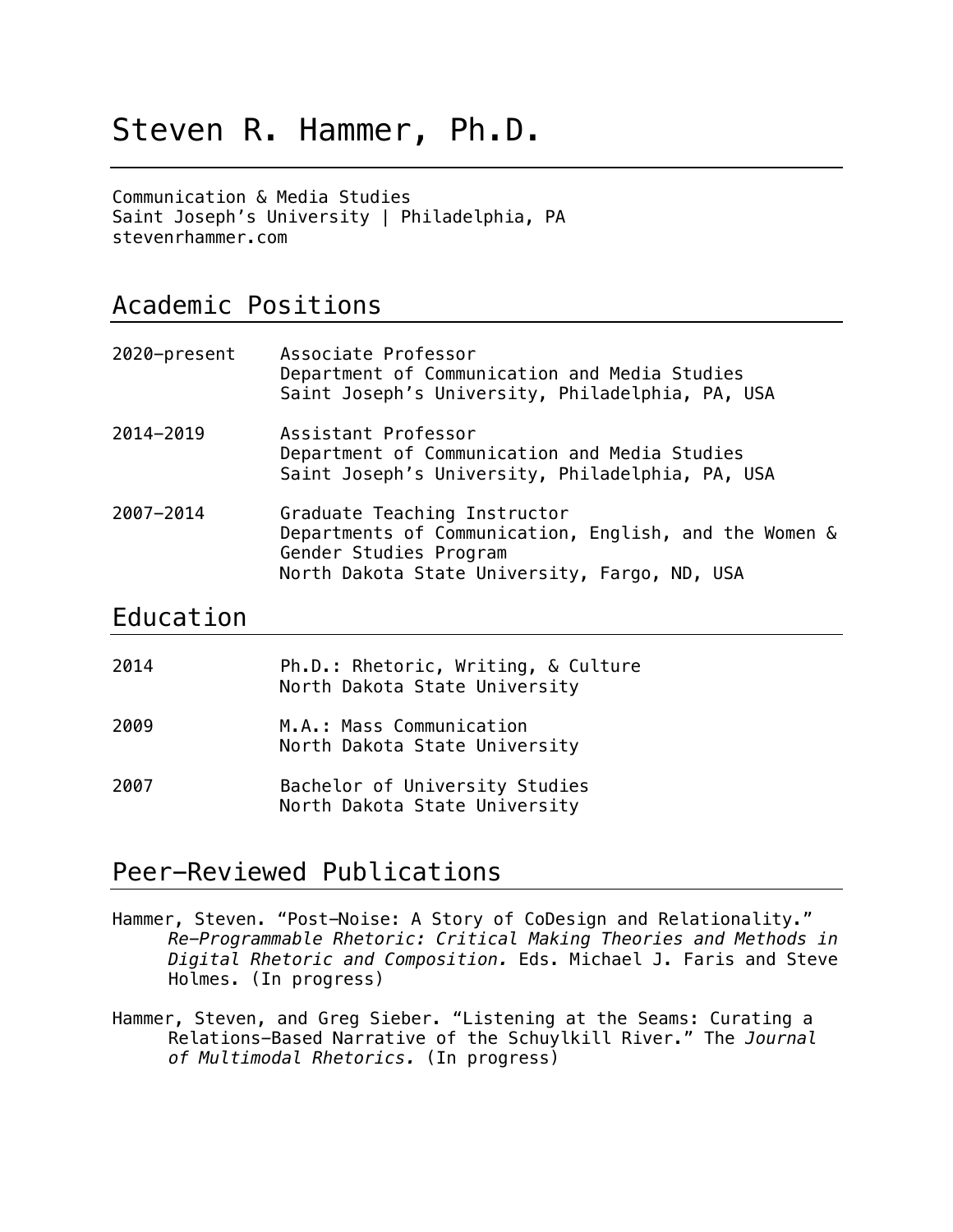- Hammer, Steven. "Writing Dirt, Teaching Noise." *Soundwriting Pedagogies: Strategies, Lessons, Practices.* Logan, UT: Computers and Composition Digital Press/Utah State UP, 2018. Eds. Courtney Danforth, Michael Faris, and Kyle Stedman. Web. http://ccdigitalpress.org/book/soundwriting/
- Hammer, Steven. "The Politics of the (Audio) Interface." *The Routledge Handbook of Digital Writing and Rhetoric.* Eds. Jonathan Alexander and Jacqueline Rhodes. New York: Routledge, 2018. Print.
- Hayes, Becca, Kathleen Livingston, Casey Miles, Jon M. Wargo, Ames Hawkins, Ezekiel Choffel, Steven Hammer, Erin Schaefer, and Les Hutchinson. "What Fucking Clayton Pettet Teaches Us About Cultural Rhetorics." *Constellations: A Cultural Rhetorics Journal* (2018)*.* Web. http://constell8cr.com/issue-1/what-fucking-claytonpettet-teaches-us-about-cultural-rhetorics/
- Maylath, Bruce, and Steven Hammer. "The Imperative of Teaching Linguistics to Twenty-First-Century Professional Communicators." *Teaching Culture and Communication in Global Contexts*. Eds. Kirk St. Amant and Madelyn Flammia. Piscataway, NJ: Wiley/IEEE Press, 2016. Print.
- Hammer, Steven. "Writing (Dirty) New Media/Glitch Composition." *Technoculture* 4 (2015). Web. https://tcjournal.org/vol4/hammer
- Hammer, Steven, and Aimée Knight. "Crafting Malfunction: Rhetoric and Circuit Bending." *Harlot: A Revealing Look at the Arts of Persuasion 14* (2015). Web. http://harlotofthearts.org/index.php/harlot/article/view/261/173
- Sorensen, Karen, Steven Hammer, and Bruce Maylath. "Synchronous and Asynchronous Online International Collaboration: The Trans-Atlantic & Pacific Project." *Connexions* 3.1 (2015). Web. https://connexionsj.files. wordpress.com/2015/04/sorensen\_hammer\_maylath.pdf
- Hammer, Steven. "err0r/no¡se/err0r." *Enculturation* (2015). Web. http://www.enculturation.net/error
- Hammer, Steven, and Bruce Maylath. "Social Media in Trans-Atlantic Translation Projects." *Emerging Pedagogies in the Networked Knowledge Society: Practices Integrating Social Media and Globalization*. Eds. Marohang Limbu and Binod Gurung. Hershey, PA: IGI Global, 2013. Print.
- Hammer, Steven, and Shawne Michaelain Holloway. "1\_approach.dnm:(inter)active viewership in dirty new media". Dirty New Media. Presented by Vivid Projects, Curated by Antonio Roberts for The Barber Institute of Fine Arts, Birmingham,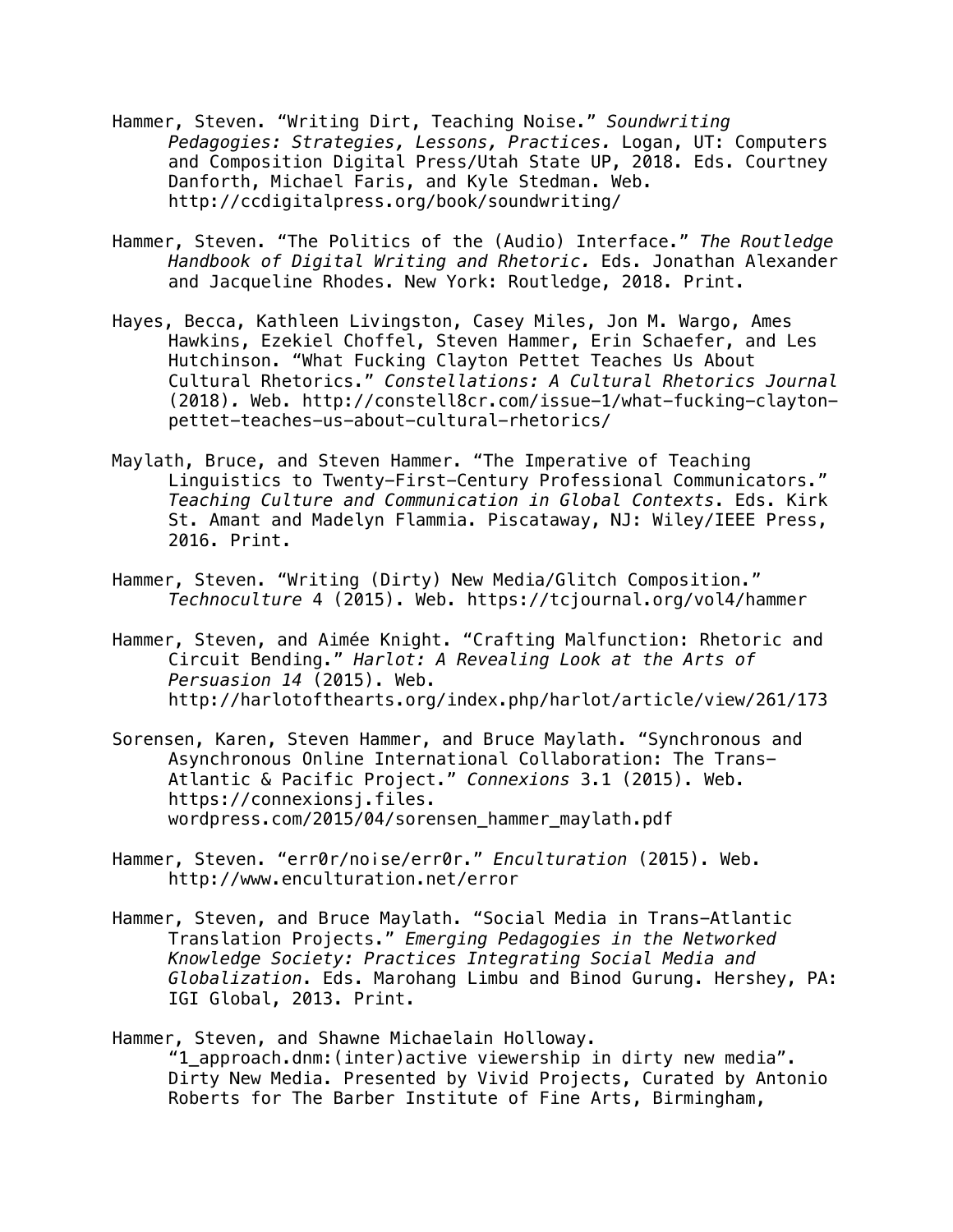England. (March 2012). http://issuu.com/hellocatfood /docs/dnm\_programme

- Hammer, Steven. "Sound as Art as Anti-Environment." *Sounding Out!* (November 2012). Web. http://soundstudiesblog.com/2012/11/26/ sound-as-art-as-anti-environment/
- Hammer, Steven. "Creative Destruction: War and Peace in the Global Village, Remixed." *Enculturation 12* (December 2011). Web. http://enculturation.gmu.edu/creative-destruction
- Hammer, Steven. "The 'Like-Race' Rhetorical Strategy." Review. *Enculturation* (August 2010). Web. http://enculturation.gmu.edu/the-like-racerhetorical-strategy

# Selected Creative Works

- Hammer, Steven. "Noiseplay." 2019. Sound. Cities and Memory: Space is the Place. https://citiesandmemory.com/space/
- ---, dir. *Psy Ops.* 2019. Music Video. https://www.youtube.com/watch?v=xr6EuY29l6c
- *---. Matter (out) of Place.* 2016. Interactive Sound Installation. Cultural Rhetorics Exhibition, Lansing, MI USA.
- ---. "Window|Void" 2016. Musical Score. *The Music of Erica Zann*, dir. Joshua Webster.
- ---. "WR1T1NG (D1RT¥) NEW MED1∆ / GL1TCH C0MP0S1TI0N" 2016. Text. *\_r4w.EɌ̶Ɍ̶.b1t5! \_\_\_(A) RE:uɹnʇ TO: d1Ɍ+y̶ ̶N̶3WWW\_M3DI∆ #Chicago.* Chicago, IL USA.
- ---, dir. *Beyond the Mirror.* 2016. Music Video. http://vimeo.com/152203507
- ---. "In\$ide\$." 2014. Sound. *1 Minute Autohypnosis… Project*, Mutesound.org. Web.
- ---. *Ambient Cinema*. 2014. Interactive Multimedia Installation. Plains Art Museum, Fargo, ND USA.
- ---. *sweetClouds*. 2014. Digital Animation. Outside ART Exhibition, North Dakota State University Department of Visual Arts.
- ---. *soSocial*. 2013. Animated .gif. The Wrong New Digital Art Biennale, Homeostasis Lab, http://thewrong.org. http://www.homeostasislab.com/Steven-R-Hammer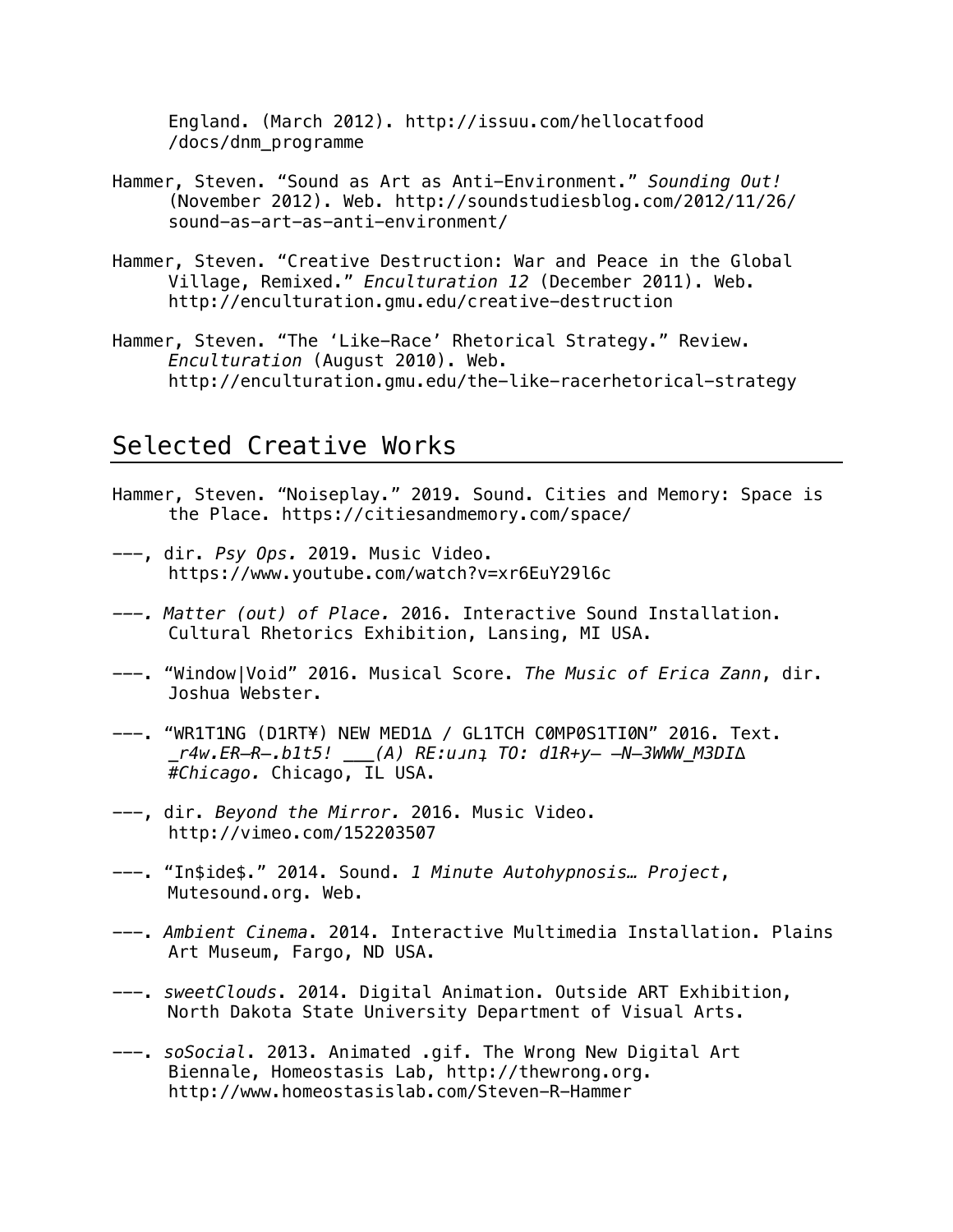- ---. "Memory-as-Data: Variations on a Favorite Day." *Northern Eclecta 7* (2013). Print.
- ---. *Toward an Object-Oriented Sonic Phenomenology.* 2012. Not For Human Consumption. Sound and Text. CRISAP, London, England.
- ---. "Through Nonhuman Ears: Toward Object-Oriented Listening." *Sensory Studies Sound Gallery* (August 2012). Web.

### Invited Talks & Workshops

- "Sound Dirt Body Noise." Southern States Communication Association. Nashville, TN. April 2018.
- "Writing [with] Noise." University of Pittsburgh Digital Storytelling Series. February 2016.
- "Sonic Object Design: Sounding Function and Failure in Everyday Things." (Workshop) University of Pittsburgh Digital Storytelling Series. February 2016.
- "Navigating the Interdisciplinary Job Search." Computers and Writing Graduate Research Network, Menomonie, WI. May 2015.
- "Emerging Digital Media Art Practices." Rasmussen College Art Department, Moorhead, MN. May 2013.
- "Circuit-Bending, Glitch, Dirty New Media, and Object-Oriented Art." ART Speaker Series, Fargo, ND. February 2013.
- "Digital Writing for Audiences Beyond the Classroom." North Dakota State University Brown Bag Seminar Series. February 2013.
- "Noise, DIY/Repurposing, and Sound Design: A Brief History and Workshop" North Dakota State University Department of Visual Arts. February 2011.

### Conference Presentations & Workshops

- "Misfit Sound Ecologies." Computers & Writing Conference. Greenville, NC. May 2020. \*\*\*canceled due to COVID-19\*\*\*
- "Aquatic Fabulations on the Schuylkill: Speculative Bodies of Translation." With Greg Sieber. Society for Social Studies of Science, New Orleans, LA. September 2019.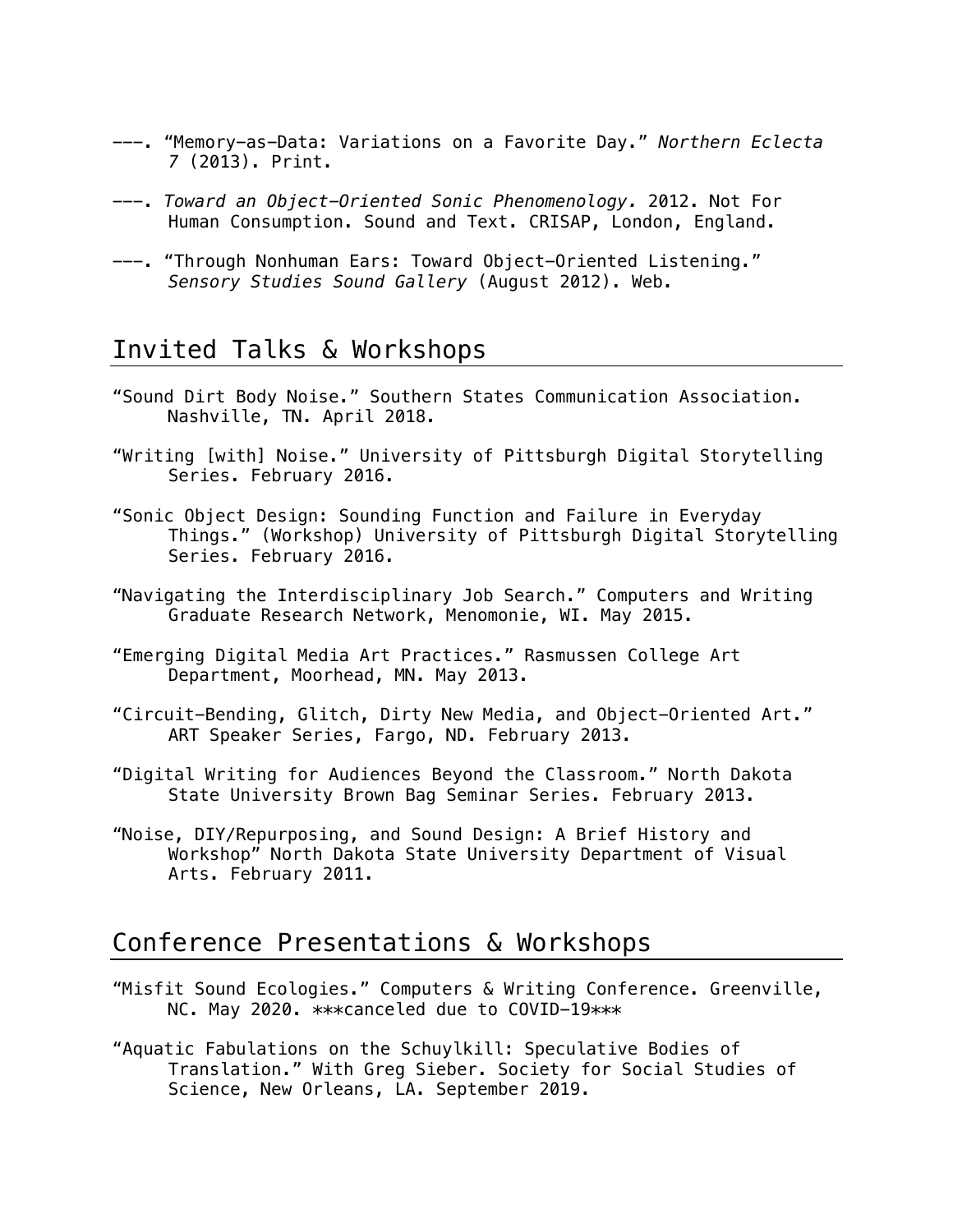"TrashFilthMagickPurity." R-Cade Symposium, Camden, NJ. April 2019.

- "Empathy Games: Practicing and Performing Intimacy through Sonic Play." Symposium on Sound, Rhetoric, and Writing, Nashville, TN. September 2018.
- "Affect, Circuit-Bending, and Instrument Design." Conference on College Composition and Communication, Portland, OR. March 2017.
- "Handcrafted Rhetorics: DIY and the Public Power of Made Things." Conference on College Composition and Communication, Portland, OR. March 2017.
- "Composing Sound Through—and Beyond—the R[ear]view Mirror." Modern Languages Association, Philadelphia, PA. January 2017.
- "Critical Soundplay: An Audio Composing Workshop." Conference on College Composition and Communication, Houston, TX. April 2016.
- "Noise-To-Signal: Error-Based Pedagogy in Multimedia Writing Spaces." Modern Languages Association, Austin, TX. January 2016.
- "The Sounds of Access: Disability, Art, and Open-Source DIT (do-ittogether) Interventions." Computers and Writing, Menomonie, WI. June 2015.
- "Disability, Identity, and Meatspace Myths of Noiselessness." ReFrag: Glitch, Paris, France. March 2015.
- "Post-Remix Authorship: Collaborative Improvisation after the Collapse of Genius." The Conference on College Composition and Communication, Tampa, FL. March 2015.
- "porn[icon]ography: the sacredness of profanity in (dirty) new media art communities." Cultural Rhetorics Conference, East Lansing, MI. October 2014.
- "con volution//corrupt tion: writing (dirty) new media." Computers and Writing, Pullman, WA. May 2014.
- "#lectureFlow: Canonized Writing Technologies and Transparent Alternatives." The Conference on College Composition and Communication Computer Connection, Indianapolis, IN. March 2014.
- "Dirty New Writing: Exposing the Myths of Modernist Authorship via Deviant New Media Art." Great Plains Alliance for Computers and Writing, Minneapolis, MN. November 2013.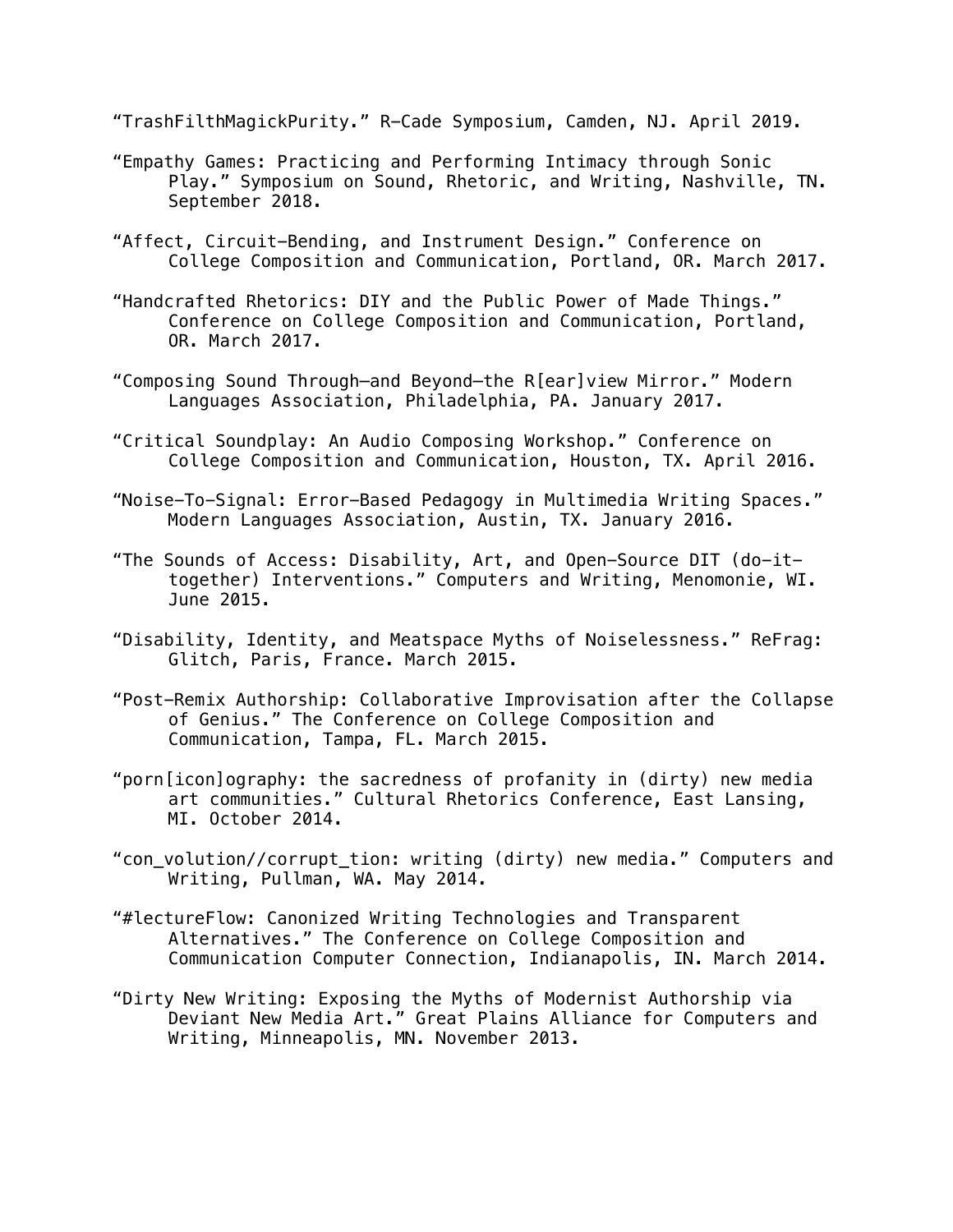- "Metabody Iconography: Alien Phenomenologies and Gaze Play in Object-Oriented Art." Metabody: Media Embodiment, Tékhne, and Bridges of Divesity Conference, Madrid, Spain. July 2013.
- "Glitch as Necessity: Circuit-Bending, Glitch Art, and Collaborative Composition." Red River Graduate Student Conference, Fargo, ND. April 2013.
- "Glitch and Dirty New Media Methods in Modern Spaces." Minnesota Writing and English Conference, Minneapolis, MN. April 2013.
- "Circuit-Bending, Glitch, Dirty New Media, and Object-Oriented Art." ART Speaker Series, Fargo, ND. February 2013.
- "Meatspace Glitch: Exploring Pre-Digital Glitch Art in/with Human Bodies." Gli.tc/h 2112, Chicago, IL. December 2012.
- "Positioning Trans-Atlantic Collaborations in Diverse Disciplinary and Technological Spaces." Council for Programs in Technical and Scientific Communication, Houghton, MI. September 2012.
- "Ways of (Sonic) Being: Composing and Performing Sonic Rhetorics." Computers and Writing. Raleigh, NC. May 2012.
- "Shared Sonic Spaces: Noise-Sound Design, Rhetorics, and Interdisciplinarity." Red River Graduate Student Conference. Fargo, ND. March 2012.
- "Dj-ing is Writing/Writing is Dj-ing: Sampling, Beatmatching, and Mixing in the Burkean Studio." Computers and Writing, Ann Arbor, MI. May 2011.
- "Magic Quiet Door Go Sideways: Palahniuk's Dialect Fiction as Inscribed Terministic Screens." Language & Cultures Circle of Manitoba & North Dakota Conference, Winnipeg, MB, October 2010.
- "Feminism Politics and the Limits of Diversity: Religious Diversity." Roundtable Session Panelist. Red River Women's Studies Conference, Grand Forks, ND. 2010.
- "Commodification, Kinship, and Romance as the New Father in Edna O'Brien's Down by the River." Red River Graduate Student Conference, Fargo, ND. March 2010.
- "More Men in Women's Studies: What Works, What Doesn't, and the Consequences." National Women's Studies Association Convention, Cincinnati, OH. 2008.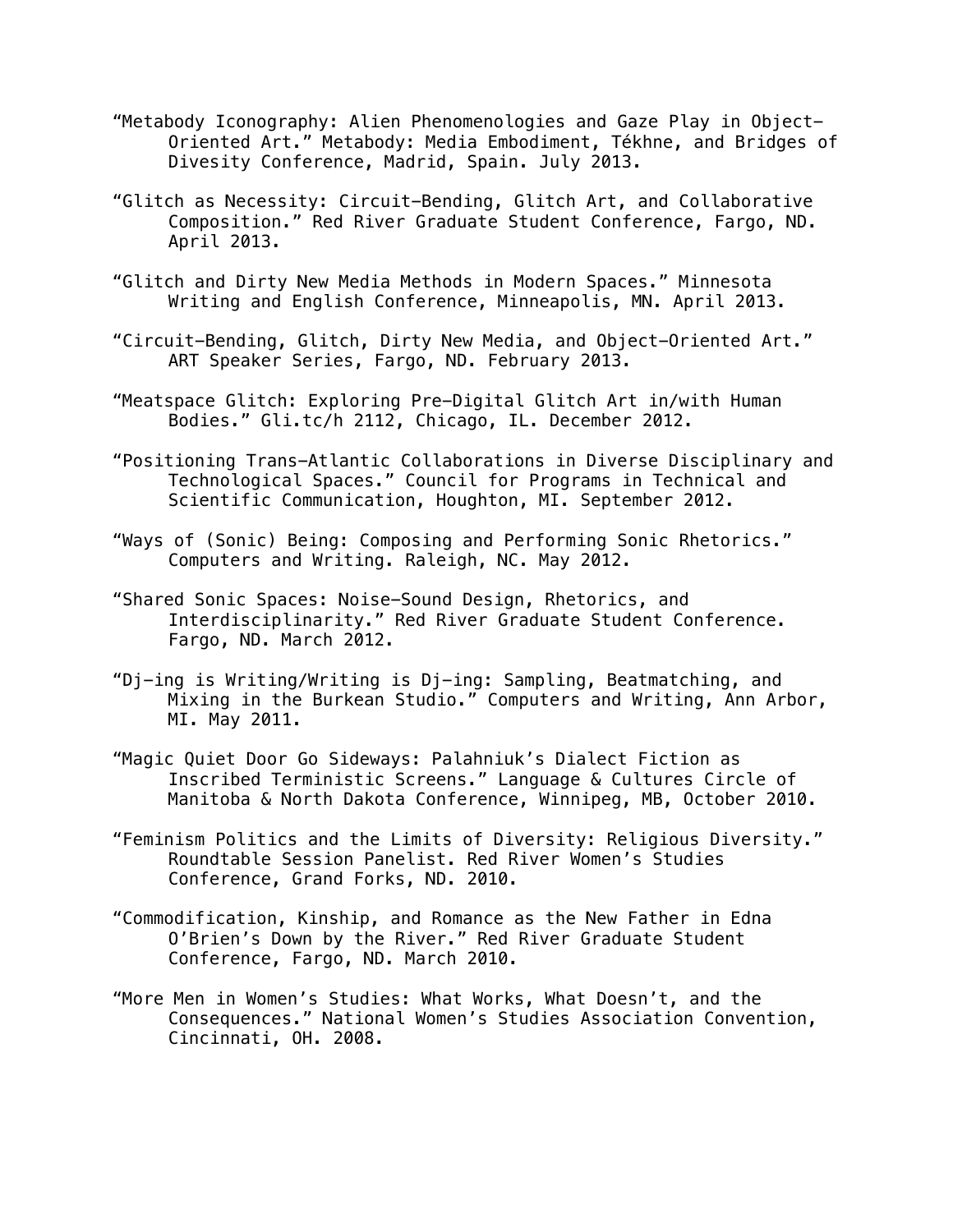#### Saint Joseph's University (2014-present) *Department of Communication & Media Studies*

COM200: Communication Theory and Practice COM201: Ethics in Communication COM202: Visual Rhetorics COM472: Digital Storytelling: Social Justice & Game Design COM472: Digital Storytelling: Project Bloom & Accessibility COM473: Physical Computing and Accessible Design COM473: Audio Design and Production COM473: Advanced Web Audio & Video Production COM473: Podcast Production COM490: Communication Internship COM492: Independent Study

#### North Dakota State University (2007-2014)

*Department of English*

ENG120: College Composition II

ENG358: Writing in the Humanities and Social Sciences ENG326: Writing in the Design Professions

*Department of Communication Studies*

COM110: Fundamentals of Public Speaking COM321: Communication Theory (co-taught)

*Women and Gender Studies*

WGS110: Introduction to Women's Studies (co-taught)

#### North Dakota Governor's School (2011-2015)

New Media Composition Glitch Art and Hardware Hacking Introduction to Rhetoric and Composition Gender Communication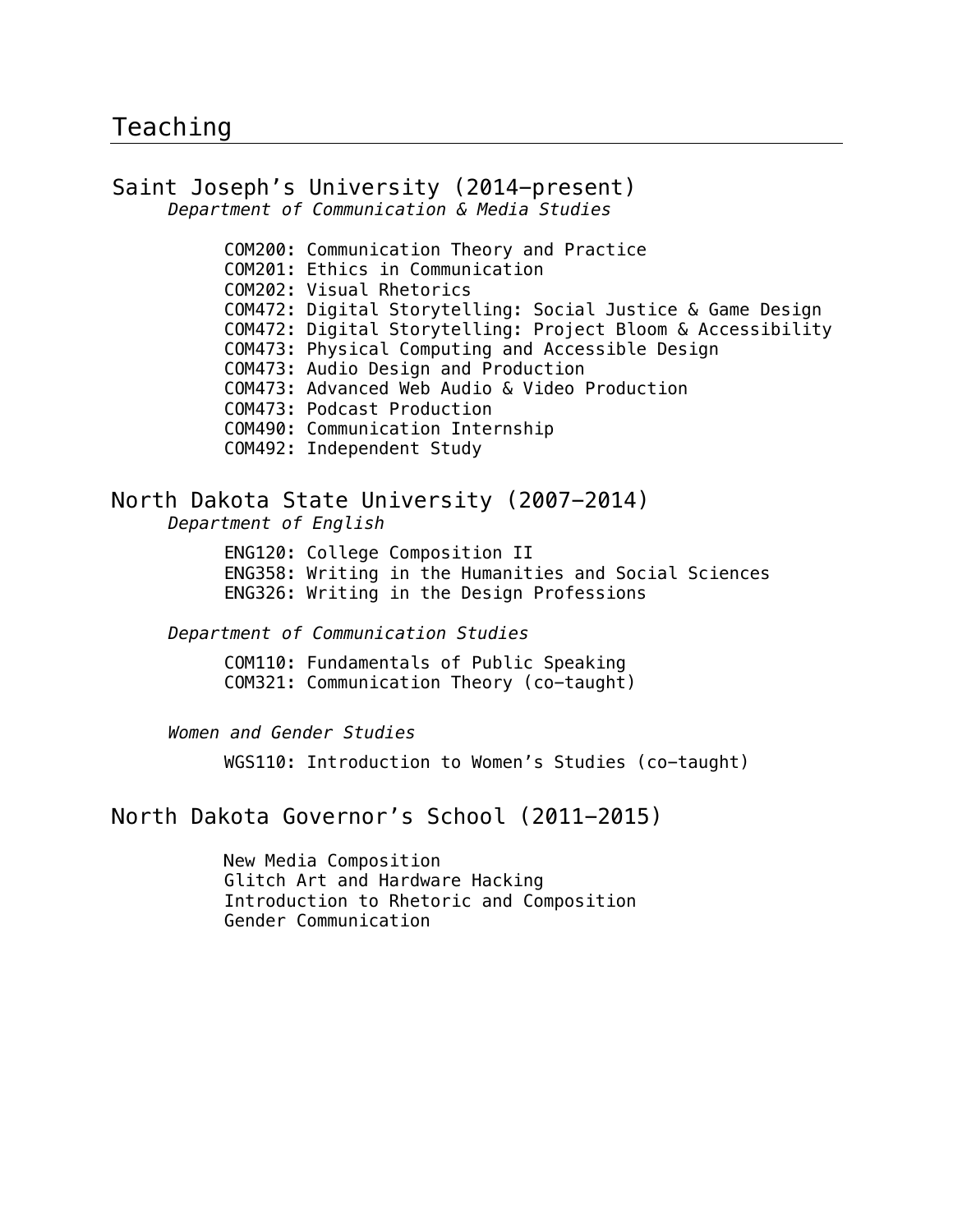Michael J. Morris Grant for Scholarly Research. Saint Joseph's University. 2019.

Summer Research Grant. Saint Joseph's University. 2017.

- Michael J. Morris Grant for Scholarly Research. Saint Joseph's University. 2016.
- Dissertation Fellowship. North Dakota State University Graduate School. 2013.

Cultural Grant. Netherland-America Foundation. Spring 2013.

- Outstanding Graduate Research Award. North Dakota State University College of Arts, Humanities, and Social Sciences. Spring 2013.
- Outstanding Ph.D. Paper Award. North Dakota State University Department of English. Spring 2013.

#### Service

#### Field & Community

Production Editor. *Enculturation: A Journal of Rhetoric, Writing, and Culture.* 2014-present.

Review Board Member. *Constellations: A Cultural Rhetorics Publishing Space.* 2016-present.

Advisory Board Member. Symposium on Sound, Rhetoric, and Writing. 2019-present.

Reviewer. Rhetoric Society Quarterly. 2018-present.

Reviewer. *Computers & Writing Conference.* 2018-present.

Reviewer. *Computers and Composition Journal.* 2014-present.

Reviewer. *Communication Design Quarterly.* 2015-present.

Reviewer. *Enculturation: A Journal of Rhetoric, Writing, and Culture.* 2015-present.

W-Challenge Judge, North Dakota State University. 2018-19.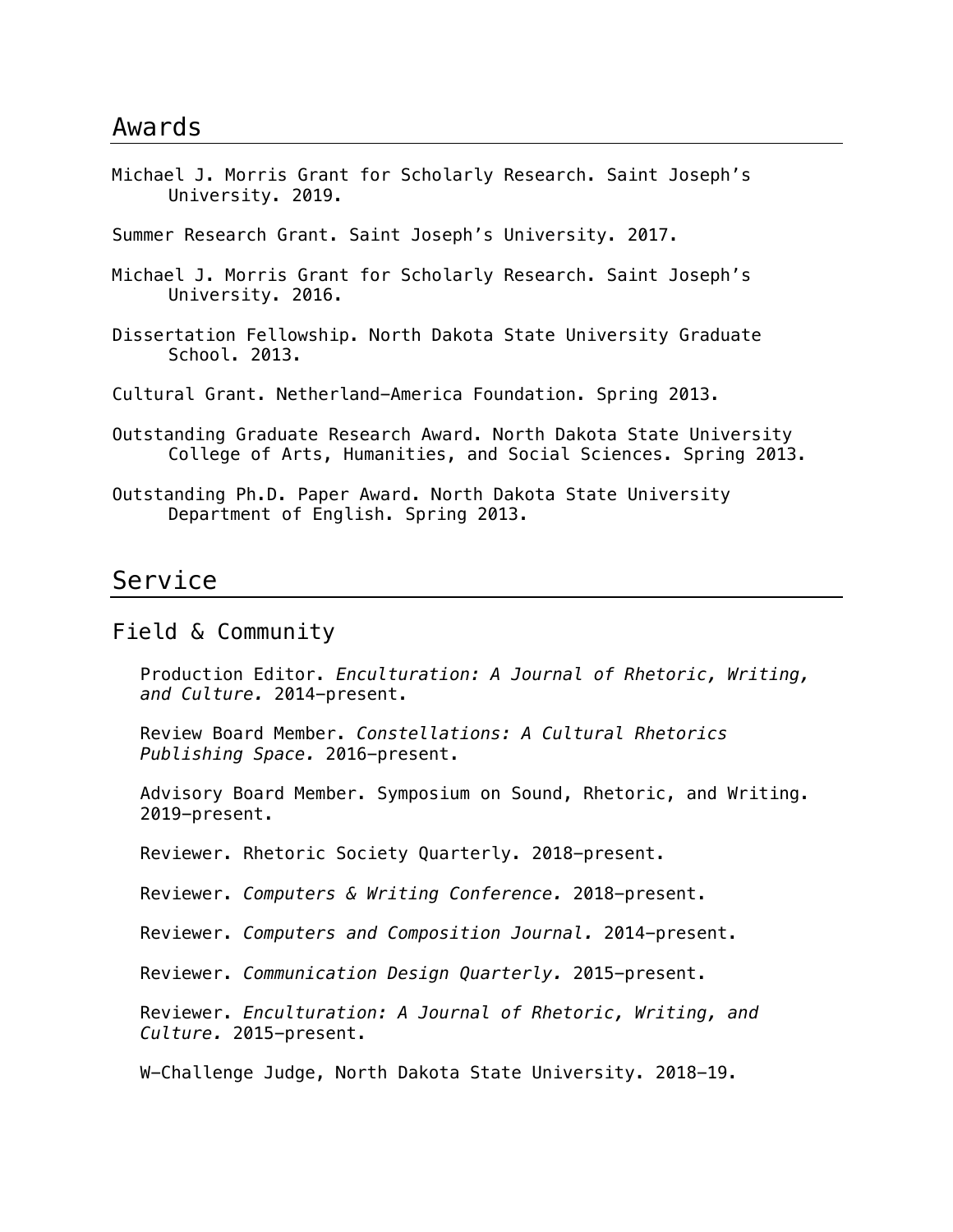Board of Directors. Independence Edge Art Studio, Philadelphia, PA, 2015-2016.

Discussion Leader and Mentor. Computers and Writing Graduate Research Network, 2014-2015.

University

Advisory Board on Faculty Compensation, Saint Joseph's University, 2018-2019.

SJU General Education Program Assessment Committee, 2017-present.

Study Abroad Grant Committee, Saint Joseph's University, 2014 present.

SJU NYC Alumni Event Moderator, 2019.

Summer Scholar Mentor for Noah Gansallo, 2019.

Thesis Committee Member for Hannah Kerkering, 2018.

Thesis Reader for Hannah Ratkiewicz, 2017.

Summer Scholar Mentor for Michael Farrell, 2017.

SJU Mission Week Teach-In, 2017.

Data Privacy Awareness Open Forum, North Dakota State University, 2013.

Policy Committee on the Use of Social and Immersive Media, 2012- 2013.

Red River Women's Studies Conference Committee, 2008.

Committee Member & Organizer, Take Back The Night Rally, Fargo ND, 2008.

NDSU Feminist Majority, 2007-2014.

#### College

NDSU College of Arts, Humanities, and Social Sciences Diversity Committee, 2011-2013.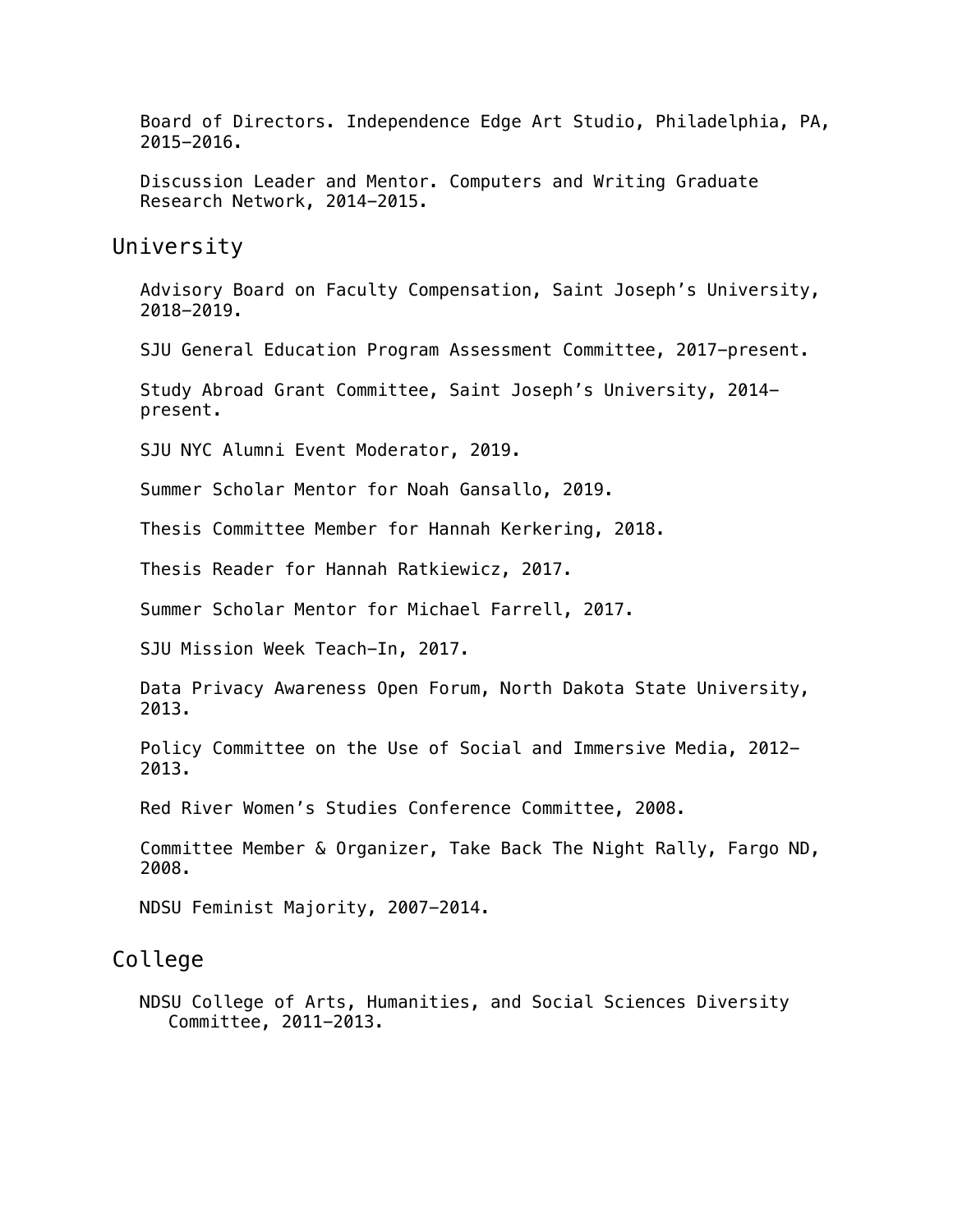Department

SJU COM Student Awards Coordinator, 2018-present.

SJU COM Equipment Chair, Work Study Supervisor, 2016-2019.

SJU COM Club Faculty Advisor, 2016-present.

SJU Communication Studies Curriculum Committee, 2014-present.

SJU Communication Studies Assessment Committee, 2014-present.

SJU Communication Studies Department Hiring Committee, 2015.

NDSU Upper-Division Writing Program Committee, 2010-2014.

NDSU First-Year Writing Program Committee, 2009-2010.

North Dakota Governor's School English Studies Program Committee, 2011-2013.

Red River Graduate Student Conference Committee, 2009-2013.

- Incoming Graduate Student Mentor, English Department, NDSU 2010- 2014.
- NDSU Graduate Student Organization Social Committee Chair, 2011- 2013.

Presentation Coach, Agriculture Department, NDSU, 2007-2009.

TA Training in Fundamentals of Public Speaking Course Mentor, 2008.

### Research Positions

Research Assistant, North Dakota State University Dept. of English, 2012-2013.

Research Assistant, Upper Great Plains Transportation Institute, 2009- 2011.